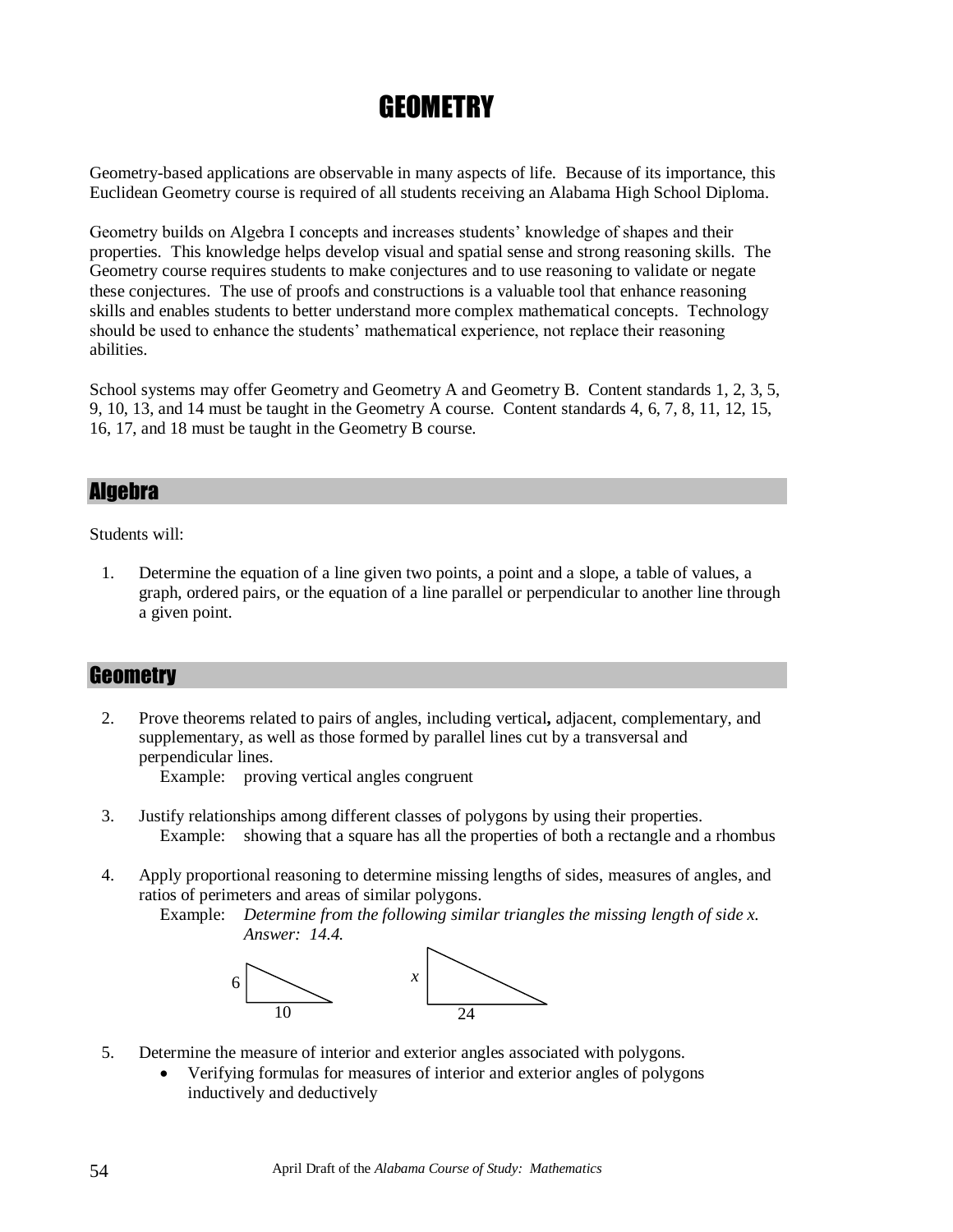- 6. Solve problems, including application-based problems, using properties and theorems related to circles, quadrilaterals, and other geometric shapes.
	- Example: finding the center of a solid wooden wheel using the perpendicular bisectors of two chords
	- Determining the center and radius of a circle given its equation
	- Determining the equation of a circle given its center and radius
- 7. Apply the Pythagorean Theorem and its converse to solve application problems, including expressing answers in simplified radical form or as decimal approximations and using Pythagorean triples where applicable.
	- Proving the Pythagorean Theorem
- 8. Apply properties of special right triangles, including 30-60-90 and 45-45-90 triangles, to find missing side lengths.
	- Example: *Determine from the two triangles below the missing side lengths a, b, c, and d, and the relationship between the two triangles.*

*Answer:*  $a = 2$ ,  $b = -\sqrt{3}$ ,  $c = 4$ , and  $d = 4\sqrt{3}$ ; relationship: the two *triangles are similar.*



- 9. Determine relationships between two triangles, including proving congruence or similarity of the triangles from given information, using the relationships to solve problems and to establish other relationships.
	- Calculating the geometric mean to find missing lengths in right triangles
- 10. Use inductive reasoning to make conjectures and deductive reasoning to justify conclusions.
	- Recognizing limitations of a conclusion through inductive reasoning
		- Using deductive reasoning to prove theorems
		- Using proof by negation to prove theorems
		- Writing conditional statements of a given conjecture
- 11. Solve for missing measures of sides and angles in right triangles by applying the right triangle ratios of sine, cosine, and tangent.
- 12. Determine areas and perimeters of regular polygons, including inscribed or circumscribed polygons, given the coordinates of vertices or other characteristics.
- 13. Apply distance, midpoint, and slope formulas to solve problems and to confirm properties of polygons.

Examples: finding the area of a rectangle given the coordinates of its vertices, showing the median of a trapezoid is half the sum of the bases